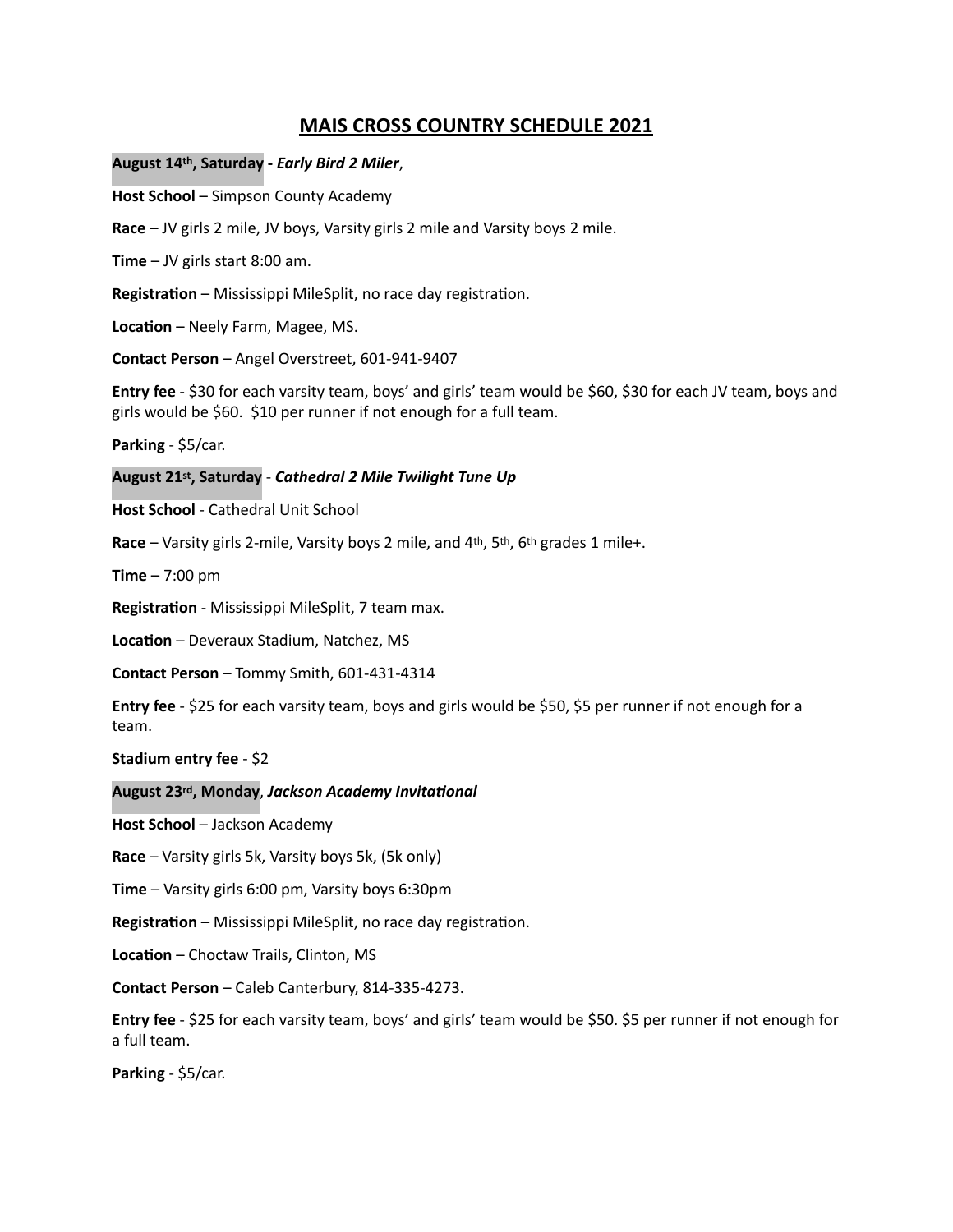# **August 28th, Saturday**, *East Mississippi 2 Miler*

Clarkco State Park, Quitman MS Varsity and JV 2 mile Races Co-hosted by Lamar School and West Lauderdale High School Registration on MileSplit Mississippi Registration Questions to Paul Shelly (662) 891-6824

# **August 28th, Saturday**, *Jackson Prep Invitational*

**Host School** – Jackson Preparatory School

**Race** – JV girls 2 mile, JV boys 2 mile, Varsity girls 5k, Varsity boys 5k.

**Time** – JV girls 5:15, JV boys 5:45, Varsity girls 6:15, and Varsity boys 6:45.

**Registration** – Mississippi MileSplit

**Location** – to be determined

**Contact Person** – Daniel Burnett, 228-365-1387

**Entry fee** - \$25 for each varsity team, boys' and girls' team would be \$50. \$15 for each JV team, girls' and boys' team would be \$30. \$5 per runner if not enough for a full team.

**Parking** – no fee.

## **August 31th, Tuesday**, *Canton Academy Invitational*

**Host School** – Canton Academy - Come run on the scenic (shaded) Country Club of Canton

**Race** – JV Girls 3200@4:30; JV Boys 3200@5:00 ;Varsity Girls 5k@5:30; Varsity Boys 5K@6:15; T- Shirts to the top 10 Finishers in each race.

Registration – Mississippi Milesplit (password required)

Password entry only, email: **bwilliams@cantonacademy.org** for password, limited space available. Location - Country Club of Canton, located in Canton Ms, 183 Country Club Road

**Contact Person** – Ben Williams, 662-571-8426

**Entry fee** - \$100.00 per School

**Parking** – no fee.

**Timing** - Chip Timing by Ms Race Timing, There Will be 4 races unless JV can be combined. That will be determined by the number of entries.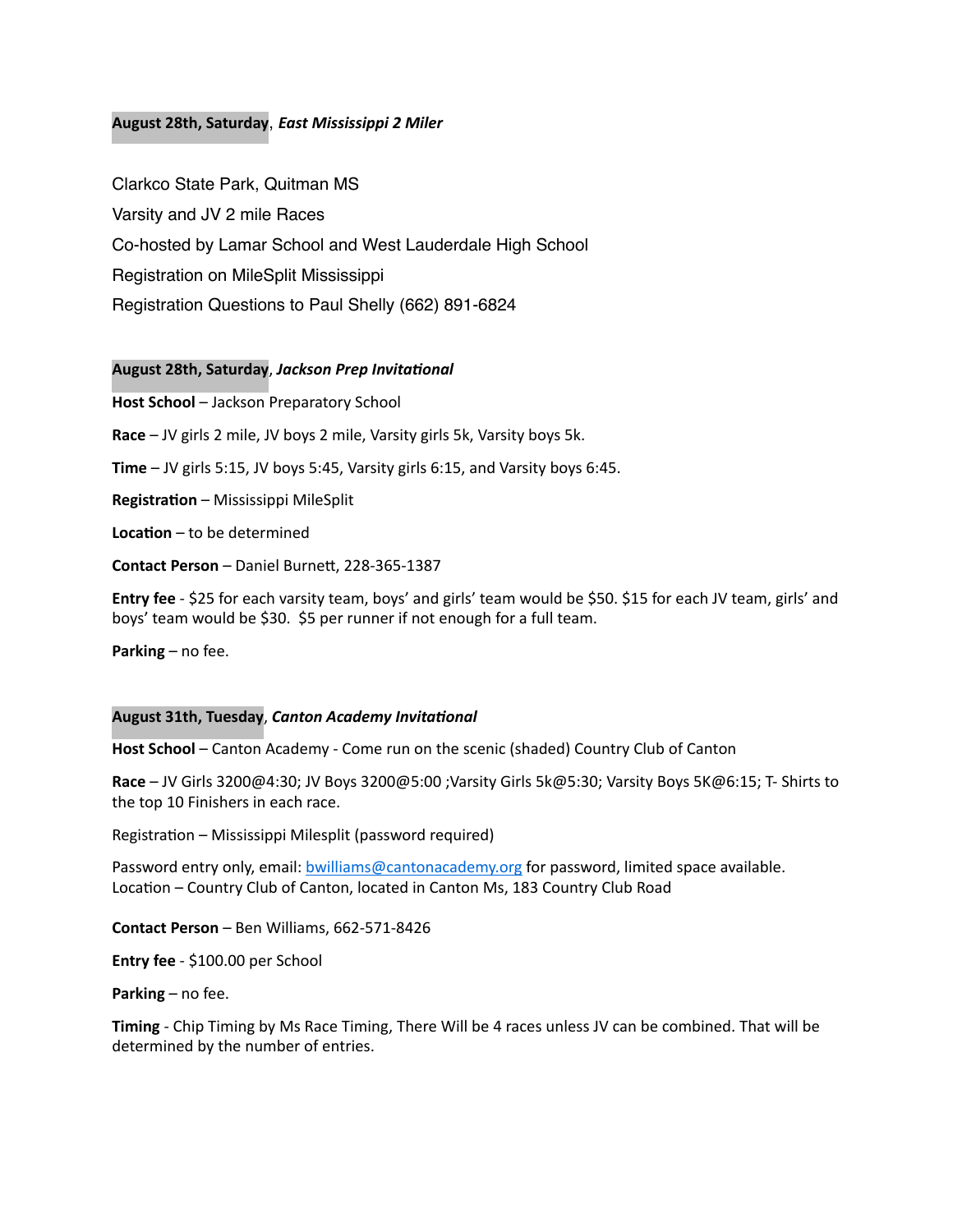## September 7<sup>th</sup>, Tuesday – *Park Place Christian Academy Invitational*

**Host School** – Park Place Christian Academy

**Race** – Varsity girls 5k, Varsity boys 5k, and Home School Division 5k.

**Time** – Varsity girls 6:00 pm, Varsity boys 6:30pm

**Registration** – Mississippi MileSplit, no race day registration.

**Location** – Neely Farm, Magee, MS

**Contact Person** – Wyck Neely, 601-941-9506

**Entry fee** - \$50 for each varsity team, boys' and girls' team would be \$100. \$10 per runner if not enough for a full team.

**Parking** - \$5/car.

## September 13<sup>th</sup>, Monday – Presbyterian Christian School Invitational

**Host School** – Presbyterian Christian School

**Race** – Varsity girls 5k, Varsity boys 5k.

**Time** – Varsity girls 6:00 pm, Varsity boys 6:30pm

**Registration** – Mississippi MileSplit, no race day registration.

**Location** – to be determined

**Contact Person** - Logan Waites, 601-329-6360.

**Entry fee** - \$25 for each varsity team, boys' and girls' team would be \$50. \$5 per runner if not enough for a full team.

Parking - \$5/car.

## September 20<sup>th</sup>, Monday – *Madison Ridgeland Academy Invitational*

**Host School** – Madison Ridgeland Academy

**Race** – JV girls 2 Mile, JV boys 2 Mile, Varsity girls 5k, Varsity boys 5k.

**Time**  $-$  4:00 pm

**Registration** – Mississippi MileSplit, no race day registration.

**Location** – Choctaw Trails, Clinton, MS

**Contact Person** – Pat Lovett, 601-421-9300

**Entry fee** - \$25 for each varsity team, boys' and girls' team would be \$50. \$15 for each JV team, girls' and boys' team \$30. \$5 per runner if not enough for a full team.

Parking - \$5/car.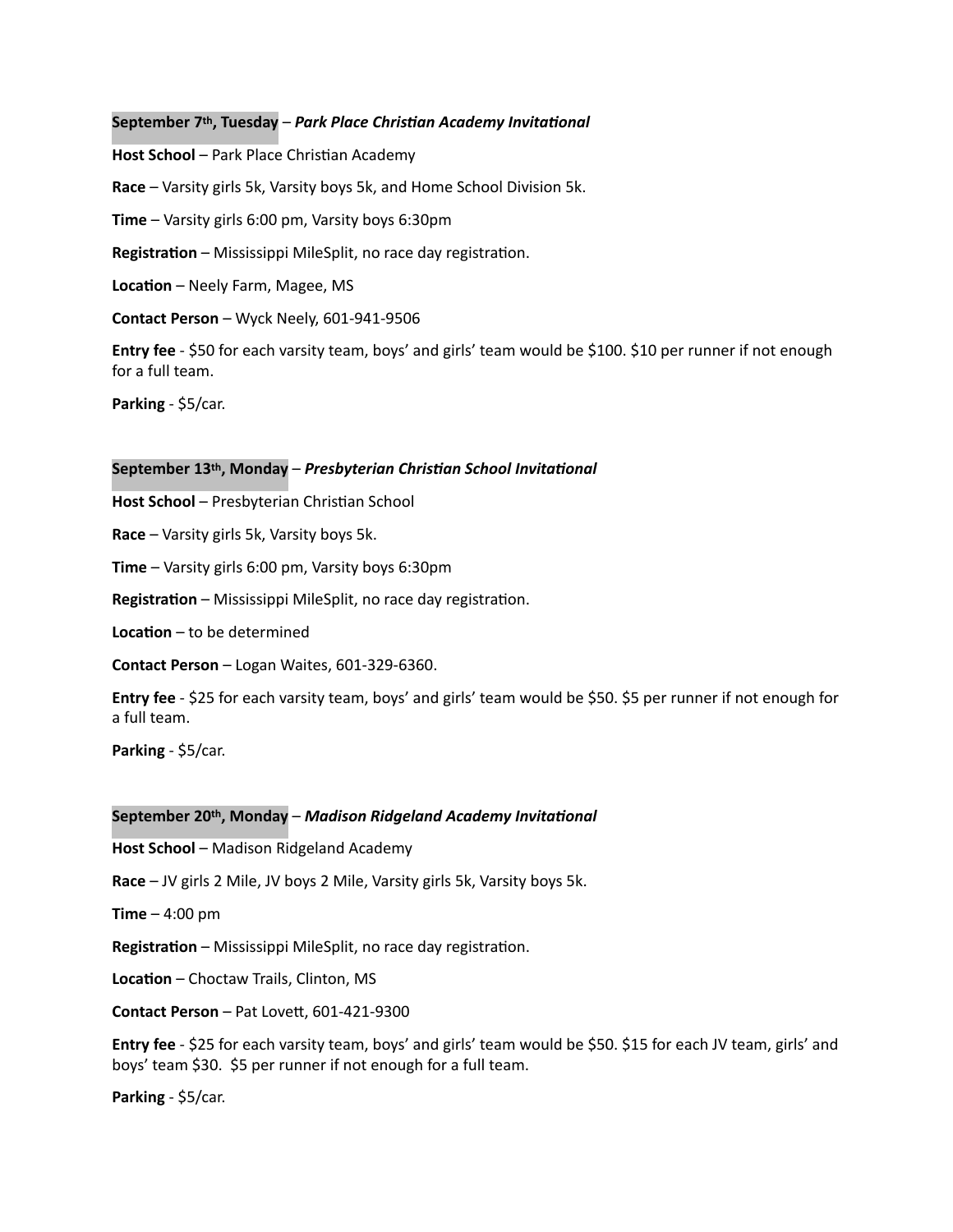#### September 27<sup>th</sup>, Monday – Simpson County Academy Invitational

**Host School** – Simpson County Academy **Race** – Varsity girls 5k, Varsity boys 5k, and Home School Division 5k. **Time** – Varsity girls 6:00 pm, Varsity boys 6:30pm **Registration** – Mississippi MileSplit, no race day registration. **Location** – Neely Farm, Magee, MS **Contact Person** – Angel Overstreet, 601-941-9407.

**Entry fee** - \$50 for each varsity team, boys' and girls' team would be \$100. \$10 per runner if not enough for a full team.

**Parking** - \$5/car.

#### **October 2nd, Saturday**– *Clarkco Clash*-

Clarckco State Park, Quitman MS Varsity 5k and JV 2 mile Co-hosted by Lamar School and West Lauderdale High School Registration on Mile Split Mississippi Registration Questions to Paul Shelly (662) 891-6824

#### **October 4th, Monday – Cathedral Unit School Invitational**

**Host School** - Cathedral Unit School **Race** – JV girls 5k, JV boys 5k, Varsity girls 5k, Varsity boys 5k. **Time**  $-$  4:00 pm **Registration** – Mississippi MileSplit, no race day registration. **Location** – Duncan Park, Natchez, MS **Contact Person** – Tommy Smith – 601-431-4314 **Entry fee** - \$100 per school. \$5 per runner if not enough for a full team. Parking - \$5/car.